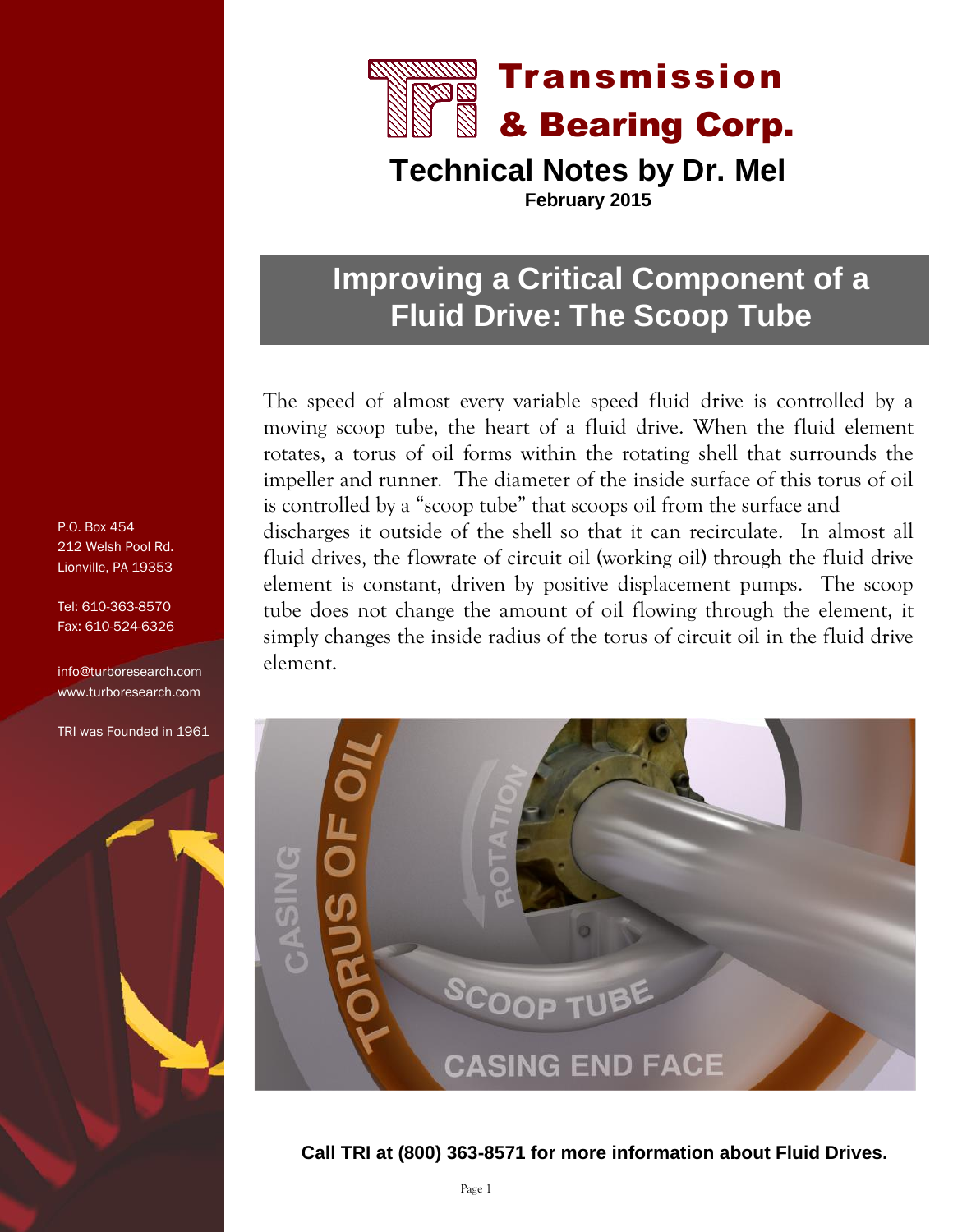The output speed and torque of a fluid drive are determined by the amount of oil in the torus: as the thickness of the ring of oil increases, so does the speed and torque increases as a general rule. Typically there are two types of scoop tubes:



One is shaped much like a sheep's horn and is mounted on a sliding plate that slides back and forth perpendicular to the shaft line in guide blocks.





Align-A-Pad Journal Bearings Heavy duty bearings for excellent vibration control

One is a straight tube with a scoop shaped tip that goes directly in and out and is mounted on an angle of roughly 20 degrees. Sketch of assembly from top.

These items are subject to severe duty. At 3600 rpm, the inside diameter of the torus of oil in a size 270 fluid drive is around 14 inches, and at minimum speed, it is around 26 inches. With a circuit oil flow of 400 gpm and at minimum speed, the crosssectional area of the oil that is scooped up is around 0.31 sq in ( .55in x .55in) and the speed that it is going into the scoop tube is 280 miles per hour.



TRI will be at Booth 823 at the 2015 **Electric Power Exhibition**  in Rosemont, IL from April 21st to the 23rd.



**TRI designs and builds new Variable Speed Fluid Drives** for fan, compressor, and boiler feed pump service, as well as upgrading them to suit customers' needs.

**Upgrade Lube Oil Systems:** Some units overheat when used in ways different from the original design intentions. TRI can inspect your oil system and develop and install solutions that will eliminate overheating.

TRI takes items off your maintenance list. Send your rotor vibration, bearing damage and fluid drive problems to us.